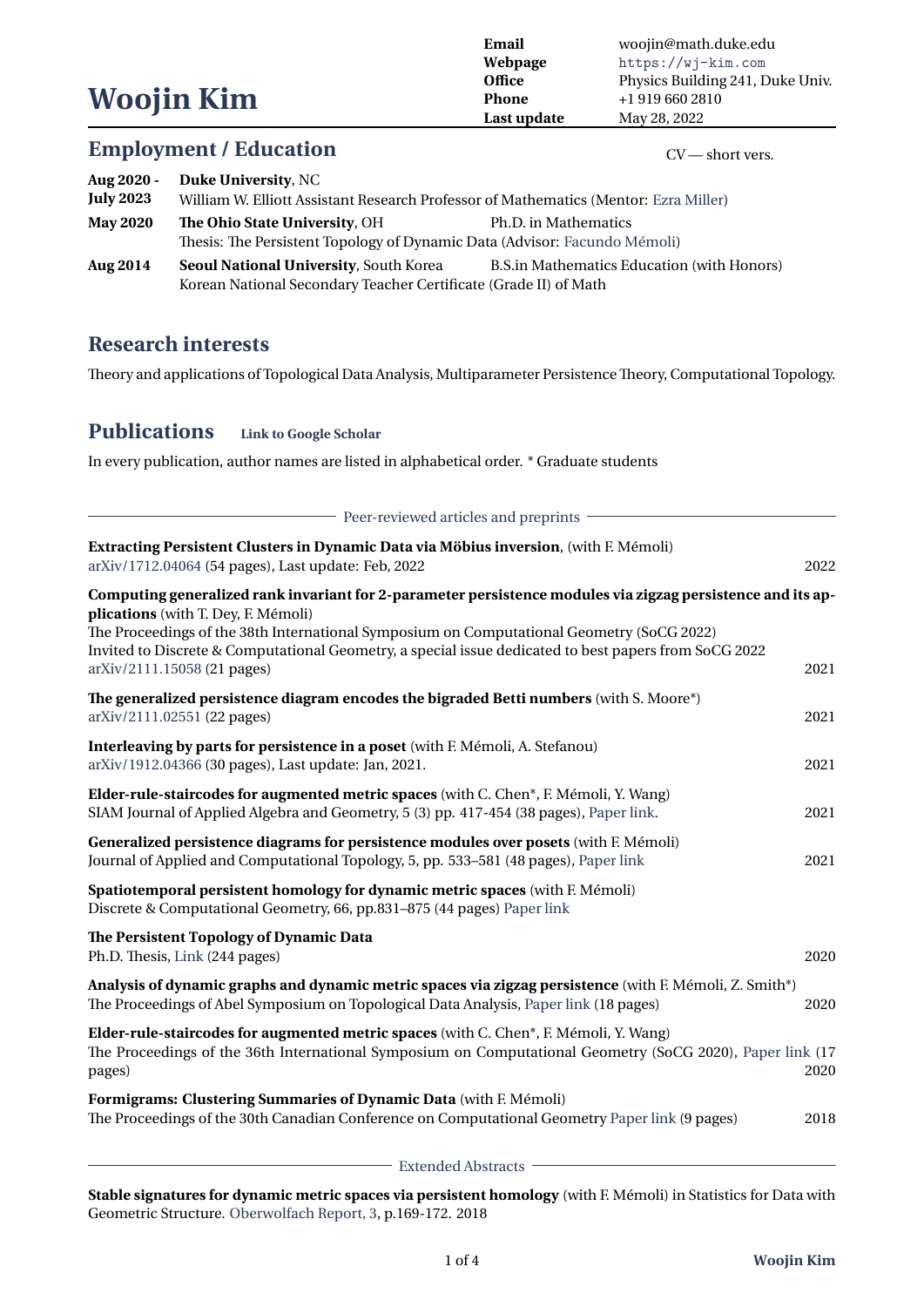# **Computational software / Expository webpages**

**Spatiotemporal persistent homology** (with N. Clause) <https://github.com/ndag/PHoDMSs>

**Elder-rule-staircodes** (with C. Cai, F. Memoli, Y. Wang) <https://github.com/Chen-Cai-OSU/ER-staircode/>

**Classification of collective behaviors via zigzag persistent homology** (with Z. Smith) <https://research.math.osu.edu/networks/formigrams/>

**Formigramator** (with D. Verano, F. Mémoli) <https://research.math.osu.edu/networks/formigramator/>

### **Talks (** ■**: invited or symposium,** □**: contributed,** *♣***: poster presentations)**

| $\Box$ ATMCS 10: Algebraic Topology: Methods, Computation, & Science at Oxford University<br>Extracting Persistent Clusters in Dynamic Data via Möbius inversion | <b>June 2022</b> |
|------------------------------------------------------------------------------------------------------------------------------------------------------------------|------------------|
| SoCG 2022: The 38th International Symposium on Computational Geometry in Berlin                                                                                  | <b>June 2022</b> |
| Computing generalized rank invariant for 2-parameter persistence modules via zigzag persistence                                                                  |                  |
| The 2022 CMS Summer Meeting at Memorial University in Canada                                                                                                     | June 2022        |
| Persistence diagrams via limit-to-colimit maps and Möbius inversions                                                                                             |                  |
| Geometry-Topology seminar at Oregon State (virtual)                                                                                                              | April 2022       |
| Persistence diagrams via limit-to-colimit maps and Möbius inversions                                                                                             |                  |
| $\Box$ Workshop on Algebraic Combinatorics and Category Theory in Topological Data Analysis (virtual)                                                            |                  |
| Extracting Persistent Clusters in Dynamic Data via Möbius inversion                                                                                              | March 2022       |
| AMS Southeastern Spring Sectional Meeting, U of Virginia<br>Canceled due to pandemic.                                                                            | March 2022       |
| AMS Southeastern Fall Sectional Meeting, U of Alabama (virtual)                                                                                                  | November 2021    |
| Persistent Cluster Analysis in Dynamic Data via Möbius Inversion                                                                                                 |                  |
| ■ Topology and Data seminar, U of Oklahoma (virtual)                                                                                                             | November 2021    |
| Persistent Cluster Analysis in Dynamic Data via Möbius Inversion                                                                                                 |                  |
| <b>In Metrics in Multiparameter Persistence at Lorentz Center in Netherland (virtual)</b>                                                                        | <b>July 2021</b> |
| The Persistent Topology of Dynamic Data                                                                                                                          |                  |
| □ Topological Insight in Neuroscience at MSRI, Berkeley (virtual)                                                                                                | May 2021         |
| The Persistent Topology of Dynamic Data                                                                                                                          |                  |
| □ Topological Data Analysis at IMSI, Chicago (virtual)                                                                                                           | April 2021       |
| Interleaving by Parts for Persistence In a Poset                                                                                                                 |                  |
| ■ Topological Data Analysis seminar at Purdue University (virtual)                                                                                               | March 2021       |
| The Persistent Topology of Dynamic Data                                                                                                                          |                  |
| DynamIC seminar at Imperial College London (virtual)                                                                                                             | March 2021       |
| The Persistent Topology of Dynamic Data                                                                                                                          |                  |
| Second Symposium on Machine Learning and Dynamical Systems, Fields Institute (virtual).                                                                          | Sept. 2020       |
| Spatiotemporal persistent homology for dynamic metric spaces                                                                                                     |                  |
| $\Box$ The Grad-Faculty seminar at Duke Univ (virtual).                                                                                                          | September 2020   |
| The Persistent Topology of Dynamic Data                                                                                                                          |                  |
| SoCG 2020: The 36th International Symposium on Computational Geometry (virtual)                                                                                  | <b>June 2020</b> |
| Elder-rule-staircodes for augmented metric spaces                                                                                                                |                  |
| □ ATMCS 9: Algebraic Topology: Methods, Computation, and Science (hosted by AATRN, virtual)                                                                      | <b>June 2020</b> |
| Spatiotemporal persistent homology for dynamic metric spaces                                                                                                     |                  |
| The University of Florida Topological Data Analysis workshop<br>Generalized persistence diagrams for persistence modules over posets                             | January 2020     |
| <b>In The Joint Mathematics Meetings 2020 in Denver, Colorado (Special Session on Applied Topology)</b> Jan. 2020                                                |                  |
| Spatiotemporal persistent homology for dynamic metric spaces                                                                                                     |                  |
| Topology seminar at Colorado State                                                                                                                               | October 2019     |
| Generalized persistence diagrams for persistence modules over posets                                                                                             |                  |
| □ Union College Math Conference (Applied Topology Session)                                                                                                       | September 2019   |
| Generalized persistence diagrams for persistence modules over posets                                                                                             |                  |
| Applied Topology seminar at SUNY-Albany                                                                                                                          | September 2019   |
| Spatiotemporal persistent homology for dynamic metric spaces                                                                                                     |                  |
| □ Topology, Geometry and Data Analysis seminar at Ohio State                                                                                                     | September 2019   |
| Generalized persistence diagrams for persistence modules over posets                                                                                             |                  |
| Air Force Research Lab in Dayton, Ohio                                                                                                                           | <b>July 2019</b> |
| Topological data analysis of time-evolving metric data                                                                                                           |                  |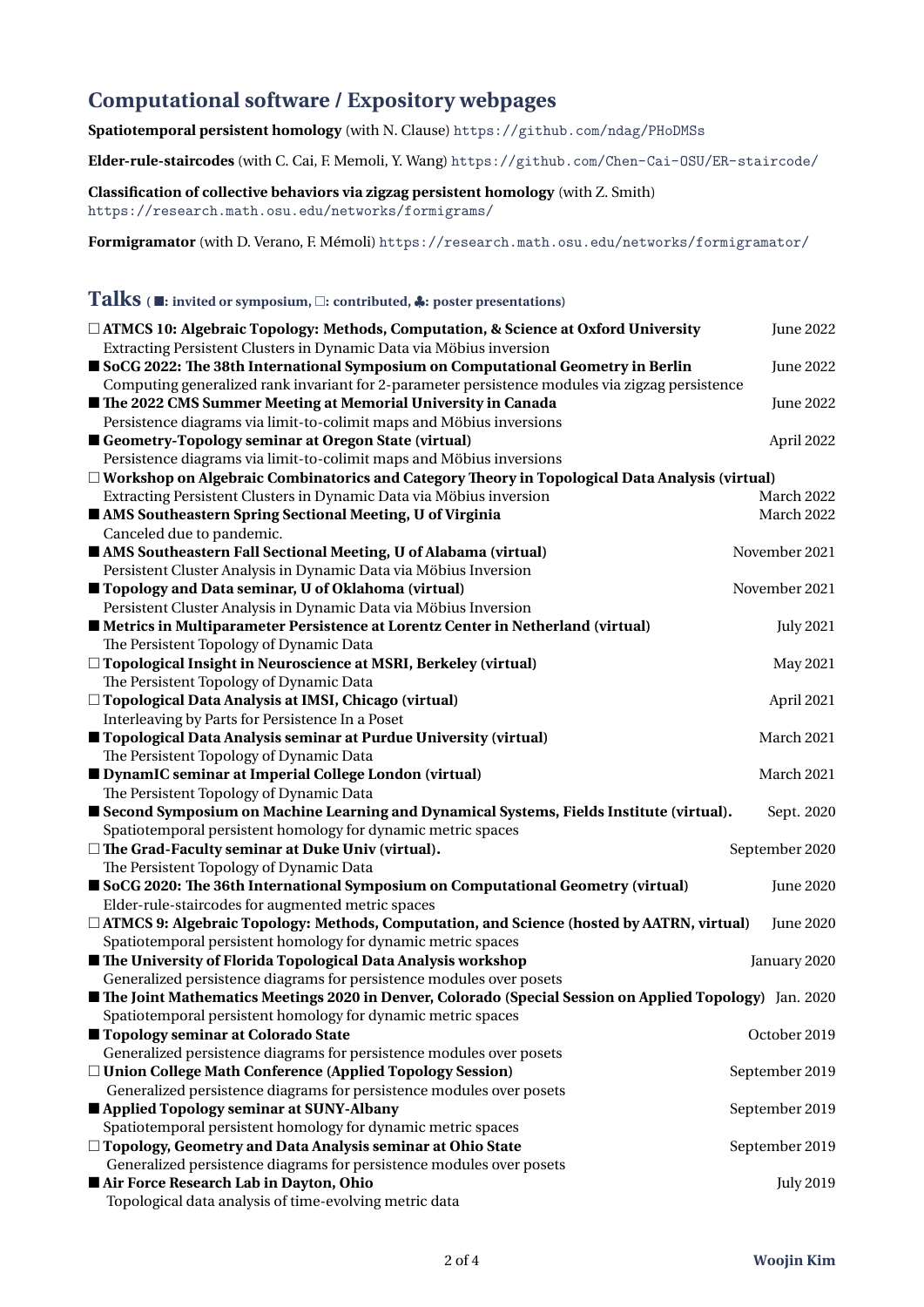| Midwest Student Conference: Geometry and Topology meet Data Analysis and Machine Learning June 2019<br>Persistent homology for dynamic metric spaces |                  |  |
|------------------------------------------------------------------------------------------------------------------------------------------------------|------------------|--|
| TGDA@OSU: Structure in the micro-world                                                                                                               | May 2019         |  |
| Persistent homology for dynamic metric spaces                                                                                                        |                  |  |
| Conference on Geometric Data Analysis at University of Chicago                                                                                       | May 2019         |  |
| Persistent homology for dynamic metric spaces                                                                                                        |                  |  |
| □ Great Lake SIAM at University of Michigan                                                                                                          | April 2019       |  |
| Multiparameter persistent homology for time-varying metric data                                                                                      |                  |  |
| □ Mathematics Graduate Student Association Lecture at Ohio State                                                                                     | April 2019       |  |
| Rank of a diagram and its application in topological data analysis                                                                                   |                  |  |
| <b>Brown-bag seminar at the Dept of CMSE, Michigan State</b>                                                                                         | April 2019       |  |
| Multiparameter persistent homology for time-varying metric data                                                                                      |                  |  |
| Bubenik's research group meeting at University of Florida                                                                                            | March 2019       |  |
| Rank invariant and generalized persistence diagrams for zigzag persistence                                                                           |                  |  |
| ■ Topology seminar at Florida State                                                                                                                  | March 2019       |  |
| Persistent homology for time-evolving metric/network data                                                                                            |                  |  |
| □ Topology, Geometry, and Applications - Graduate Students Seminar at Ohio State                                                                     | February 2019    |  |
| Multiparameter persistent homology for time-varying metric data                                                                                      |                  |  |
| <b>A</b> Workshop on Applied Topology at Kyoto Univ                                                                                                  | January 2019     |  |
| Rank invariant for zigzag modules                                                                                                                    |                  |  |
| □ Topology, Geometry, and Applications - Graduate Students Seminar at Ohio State                                                                     | November 2018    |  |
| Rank for arbitrary diagrams                                                                                                                          |                  |  |
| $\Box$ The 30th Canadian Conference on Computational Geometry, University of Manitoba                                                                | August 2018      |  |
| Formigrams: Clustering summaries of dynamic data                                                                                                     |                  |  |
| AMS Spring Central Sectional Meeting at Ohio State                                                                                                   | March 2018       |  |
| Stable signatures for dynamic metric spaces via zigzag persistent homology                                                                           |                  |  |
| Dept. of Mathematics Education, Seoul National University                                                                                            | <b>July 2016</b> |  |
| Topological and geometric ideas in data analysis                                                                                                     |                  |  |
| □ More than 30 Talks in Mémoli's group seminars or course work                                                                                       | $2015 - 2020$    |  |
| More than 30 research or expository talks about topological data analysis, networks, optimal transport, probabil-                                    |                  |  |
| ity, and differential/metric geometry. Links: 1, 2, 3, 4, 5, 6                                                                                       |                  |  |

# **Awards**

**Special Graduate Assignments** OSU Math department fellowship (exemption from teaching duty) Spring 2018, Spring 2020

**Travel Grants** for 11 conference attendances: ATMCS–Oxford (2022), CMS–Memorial Univ (2022), U of Florida (2020), JMM-AMS (2020), Brown (2019), U of Chicago (2019), U of Michigan (2019), Kyoto Univ (2019), U of Minnesota (2018), U of Bonn (2018), Carnegie Mellon (2017)

# **Services**

#### **Journal Referee**

Algebras and Representation Theory (Springer) Algorithms - Special Issue on Topological Data Analysis (MDPI) Computational Geometry: Theory and Applications (Elsevier) Discrete & Computational Geometry (Springer) Foundations of Data Science (AIMS) Journal of Applied and Computational Topology (Springer) Proceedings of International Symposium on Computational Geometry (2019, 2020, 2021, 2022) Research in Computational Topology (Springer) SIAM Journal of Applied Algebra and Geometry

#### **Organizing conferences**

■ Co-organizer of [Workshop on Algebraic Combinatorics and Category Theory in Topological Data Analysis](https://sites.google.com/view/tda-alg-combi-cat/home)

. March 2022 **March 2022** 

■ Chair of the organizing committee for [The 1st Midwest Graduate Student Conference: Geometry and Topology](https://tgda.osu.edu/gtdaml2019/) eet Data Analysis and Machine Learning June 2019 [meet Data Analysis and Machine Learning](https://tgda.osu.edu/gtdaml2019/)